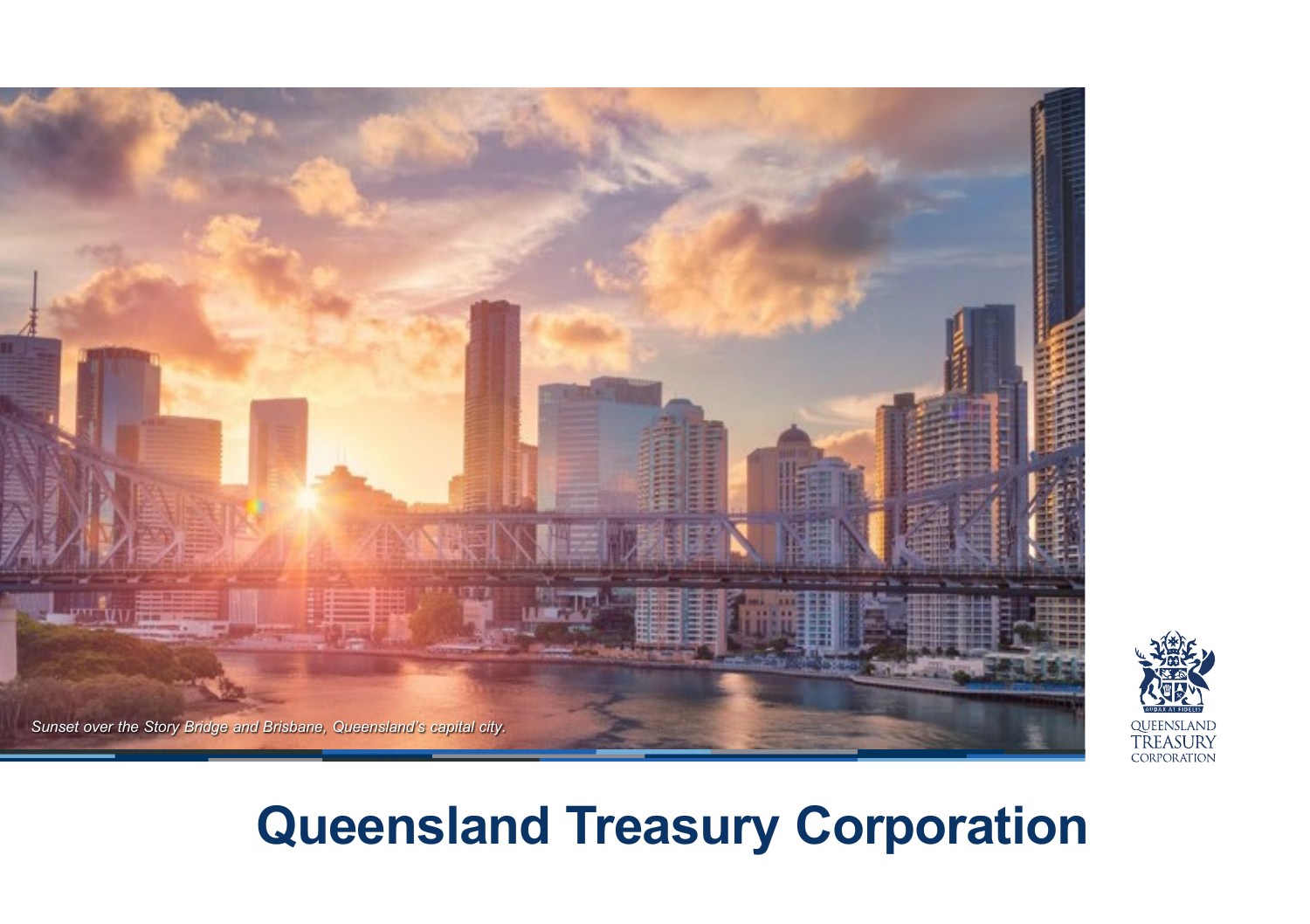### QTC is government-owned and its debt is government guaranteed

**QTC is the central financing authority for the Queensland Government and provides financial resources and services for the State**

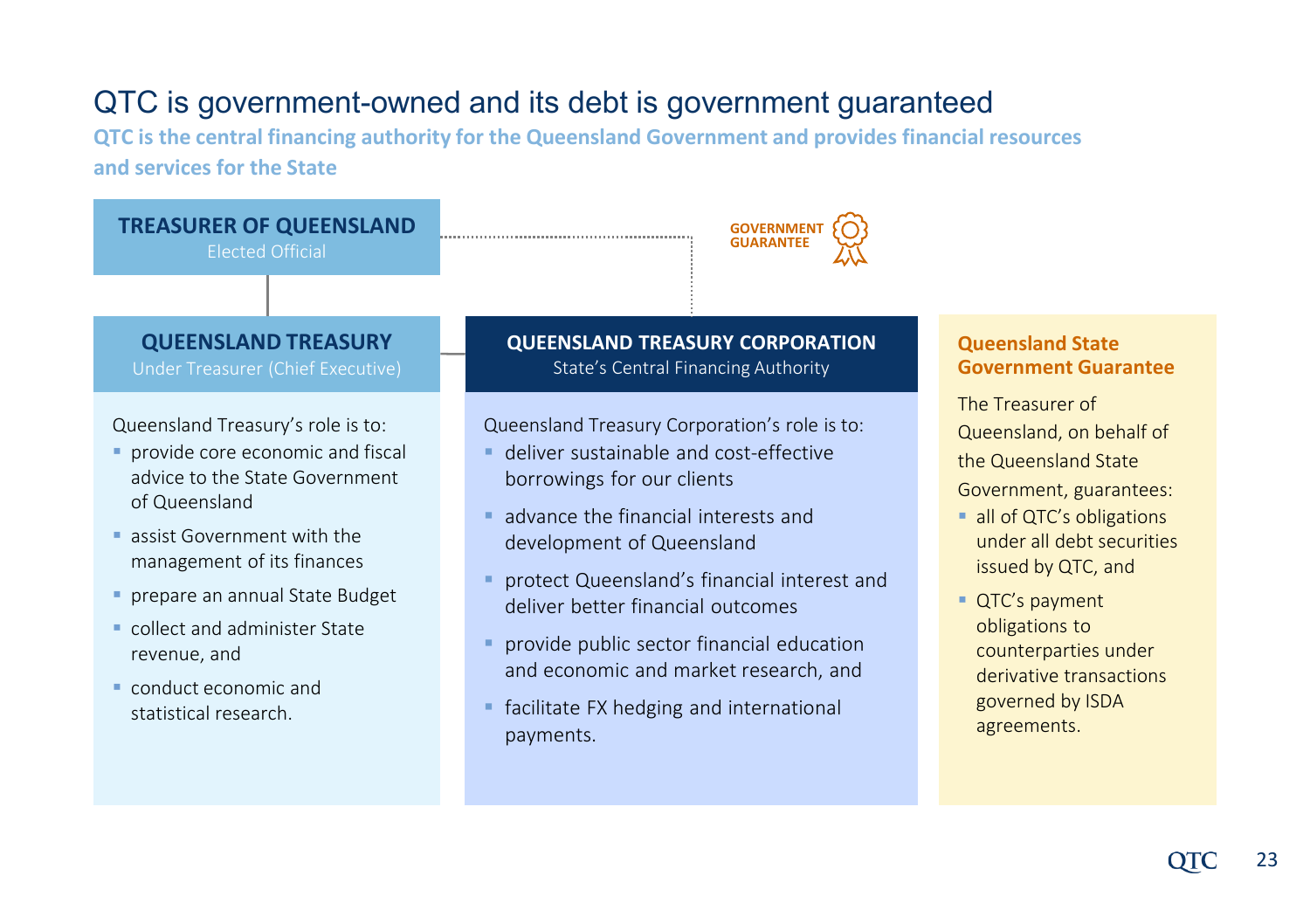### QTC is rated AA+/Aa1/AA+

#### **Credit ratings**

QTC carries the same credit ratings as the State of Queensland – founded on its diverse economic base, established institutional framework, significant liquidity levels and Federal fiscal support.

Queensland has financial holdings greater than its superannuation obligations.



#### **LOCAL CURRENCY**

| <b>S&amp;P Global</b> |  |  |  |  |
|-----------------------|--|--|--|--|
| Long-term AA+         |  |  |  |  |
| Short-term A-1+       |  |  |  |  |
| Outlook Stable        |  |  |  |  |

**Moody's** Long-term **Aa1** Short-term **P-1** Outlook **Stable**

**Fitch** Long-term **AA+** Short-term **F1+** Outlook **Stable** 

#### **FOREIGN CURRENCY**

| <b>S&amp;P Global</b> | Moody's        | Fitch          |
|-----------------------|----------------|----------------|
| Long-term AA+         | Long-term Aa1  | Long-term AA+  |
| Short-term A-1+       | Short-term P-1 | Short-term F1+ |
| Outlook Stable        | Outlook Stable | Outlook Stable |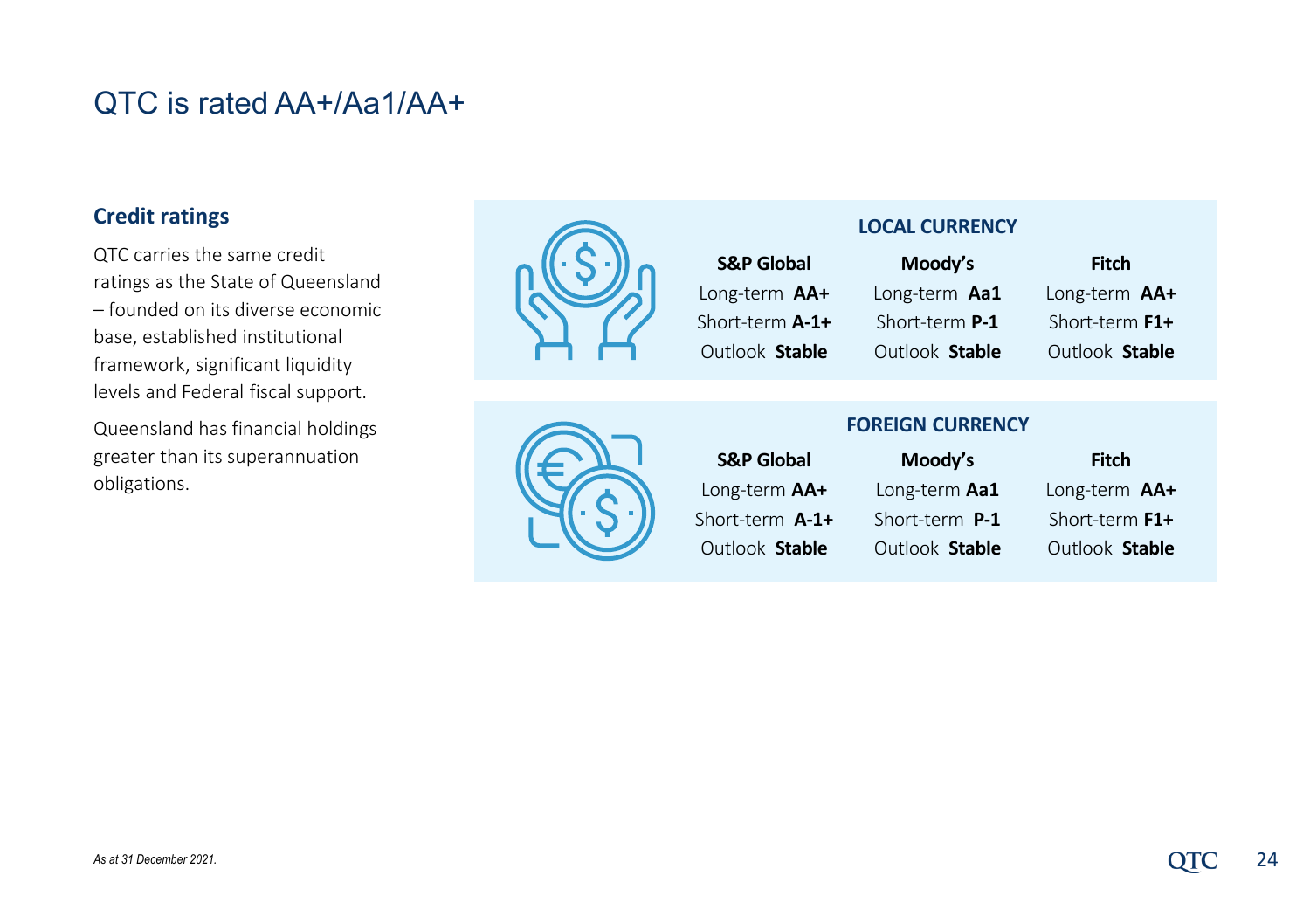### Consolidated asset base

#### **Clients**

#### **MARKET VALUE – AS AT 31 DECEMBER 2021**

- **Principally Queensland's public** sector (also entities guaranteed, supported or approved by the State).
- **125 borrowing clients (government**owned corporations, government departments, local governments and statutory bodies).
- **198 investors in QTC's Capital** Guaranteed Cash Fund (governmentowned corporations, government departments, local governments and statutory bodies).

*As the State's central financing authority, QTC only charges for services on a cost recovery basis.*

|                                            | <b>Capital markets</b><br>operations | <b>State</b><br>investment<br>operations <sup>#</sup> | <b>QTC</b><br>consolidated |
|--------------------------------------------|--------------------------------------|-------------------------------------------------------|----------------------------|
|                                            | AUD bn                               | AUD bn                                                | AUD bn                     |
| Loan to clients                            | 104.5                                |                                                       | 104.5                      |
| Liquidity/management reserves*             | 24.3                                 |                                                       | 24.3                       |
| Sub-total                                  | 128.8                                |                                                       | 128.8                      |
| Assets under<br>management-client deposits | 6.6                                  |                                                       | 6.6                        |
| Other managed investments#                 |                                      | 40.1                                                  | 40.1                       |
| <b>Total</b>                               | 135.4                                | 37.8                                                  | 175.5                      |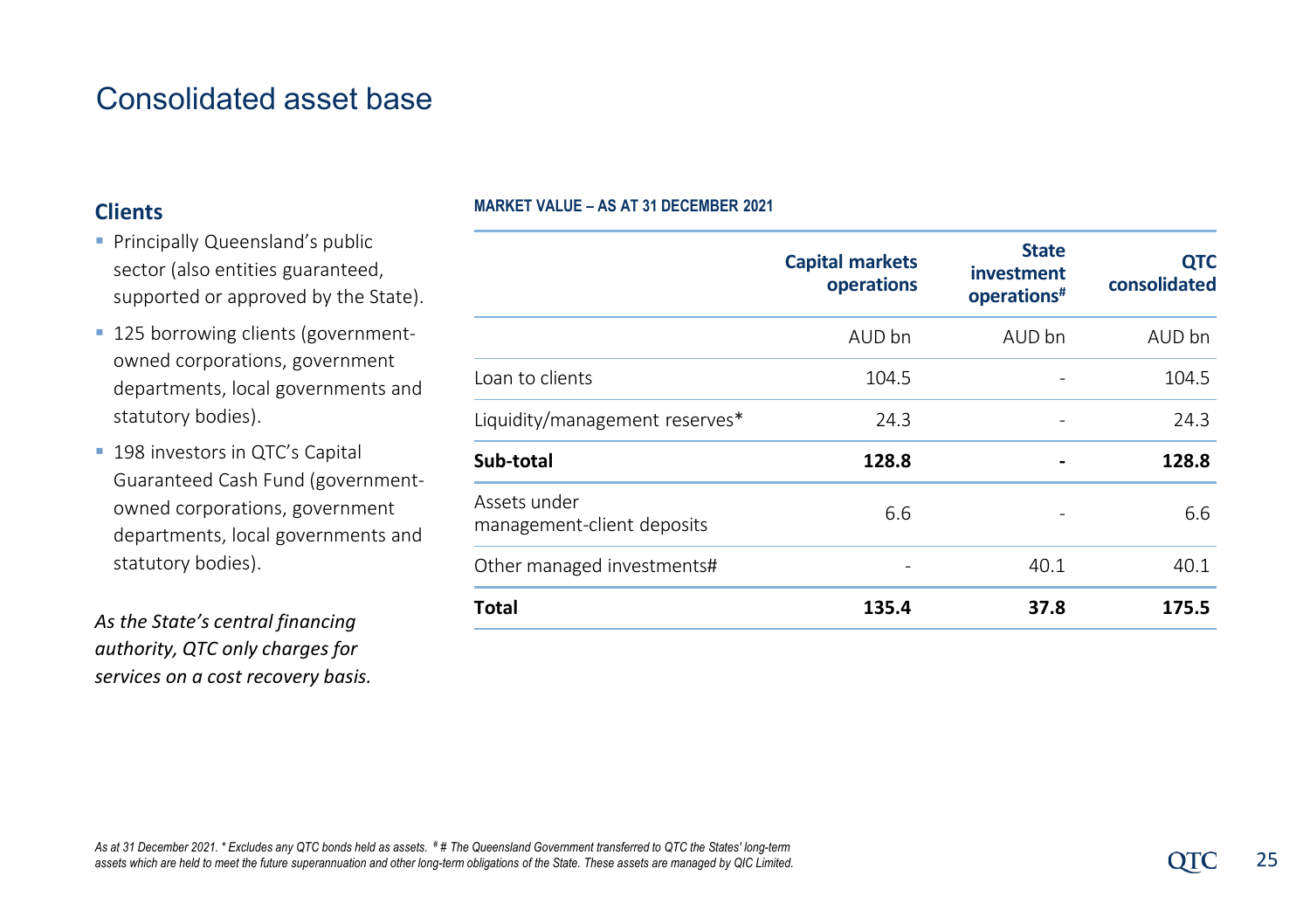### Since 1988, QTC has funded the State's public sector programs



#### LOANS TO CLIENTS<sup>1</sup> (MARKET VALUE) **AUD104.5 BILLION**

- **QUEENSLAND TREASURY** DEPARTMENT (AUD 50.0 BILLION)
- **GOVERNMENT OWNED** CORPORATIONS (AUD 28.2 BILLION)
- STATUTORY BODIES<sup>2</sup> (AUD 19.3 BILLION)
- **LOCAL GOVERNMENT ENTITIES** (AUD 6.5 BILLION)
- OTHER ENTITIES (AUD 0.3 BILLION)
- **O** QUEENSLAND GOVERNMENT DEPARTMENTS3 (AUD 0.2 BILLION)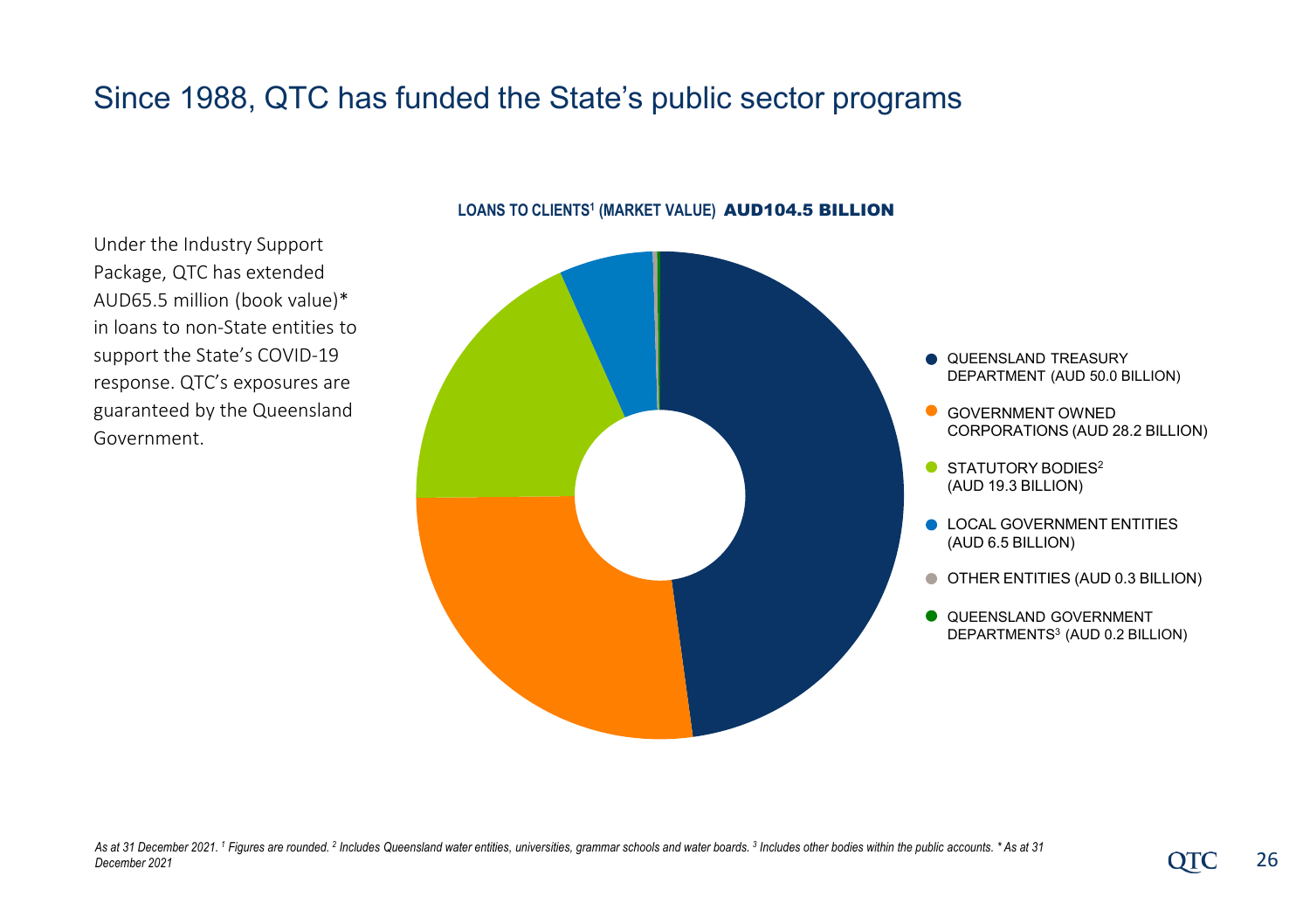### QTC has a conservative approach to risk management

- Approximately 75 per cent of QTC's counterparty credit exposures are rated AA- or higher.
- All types of financial risk, including interest rate, foreign exchange and counterparty risk, are managed within QTC's Board approved risk parameters.
- **Enterprise risk management processes are** independent to operational activities.
- **Risk provisions are in line with industry** best practice.
- **Diversified funding instruments and** regular issuances are used to mitigate funding risks.
- A portfolio of diverse, liquid financial securities is held to meet the State's liquidity requirements.
- **Market credit exposure is restricted** to dealings with counterparties rated BBB+ or higher.



**AAA CATEGORY (8.2%)** AA CATEGORY (71.7%) A CATEGORY (19.2%) BBB+ CATEGORY (0.9%)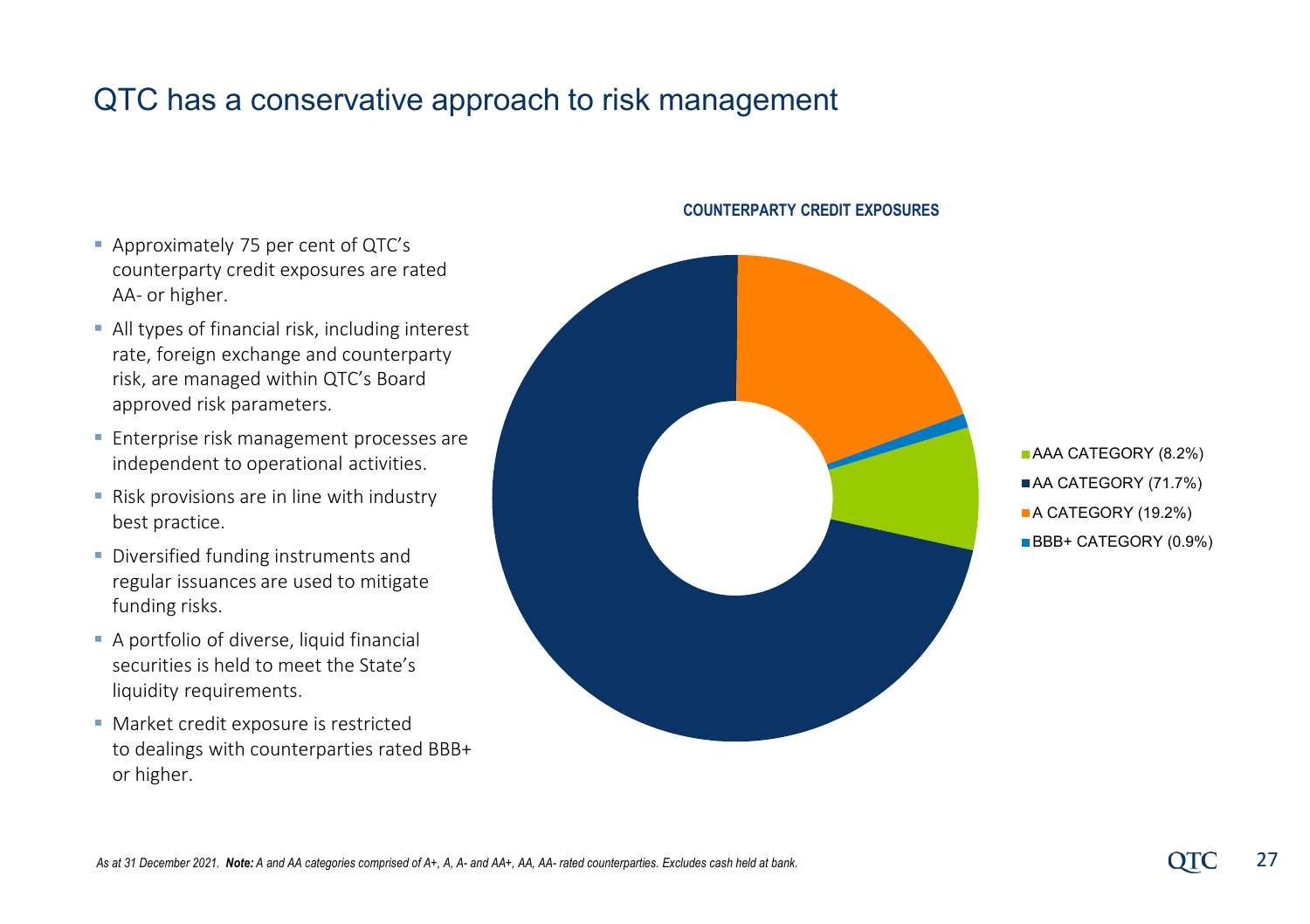### QTC uses a diverse range of funding instruments

#### FUNDING SOURCES BY INSTRUMENT (FACE VALUE) ~**AUD120.6 BILLION**

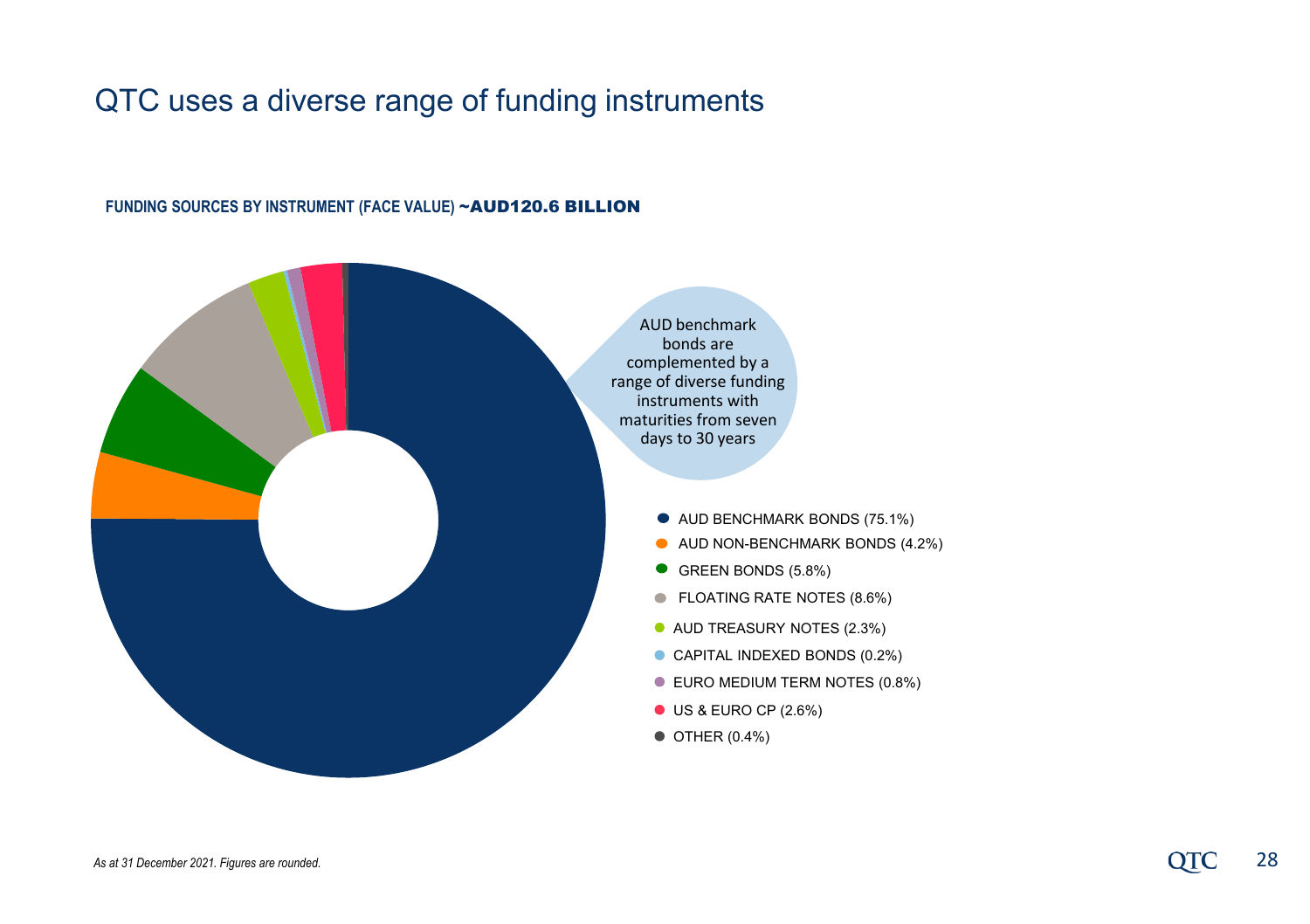### A diverse investor base by geography and type

- **QTC's domestic and global** investors include central banks and other sovereign investors, multi-national finance, superannuation and investment corporations, and major domestic and international banks.
- **Approximately 25% of Australian** semi-issuance is held offshore1.
- QTC's established issuance program is built on more than 30 years' experience in global capital markets.
- **New bond lines may be offered in** the US to 'qualified institutional buyers' pursuant to Rule 144A.

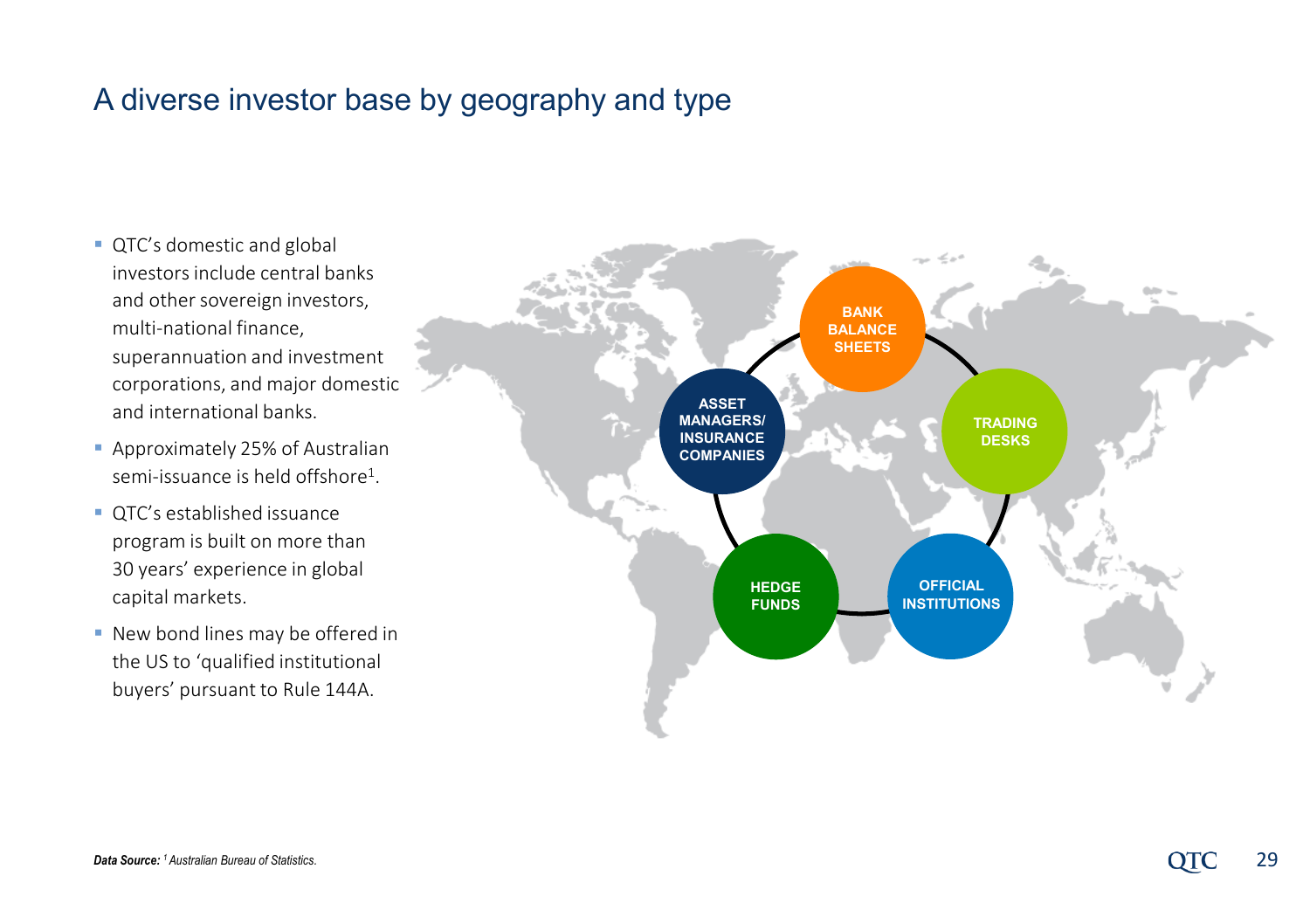### AUD benchmark bond lines are QTC's principal source of funding

- 14 established lines with various maturities across the curve.
- **New bond lines** issued under the domestic program may be offered in the US to 'qualified institutional buyers' pursuant to Rule 144A.
- In October 2021, QTC issued a new AUD 2033 maturity, further establishing its benchmark curve.



#### **QTC AUD BENCHMARK BONDS, OUTSTANDINGS BY MATURITY**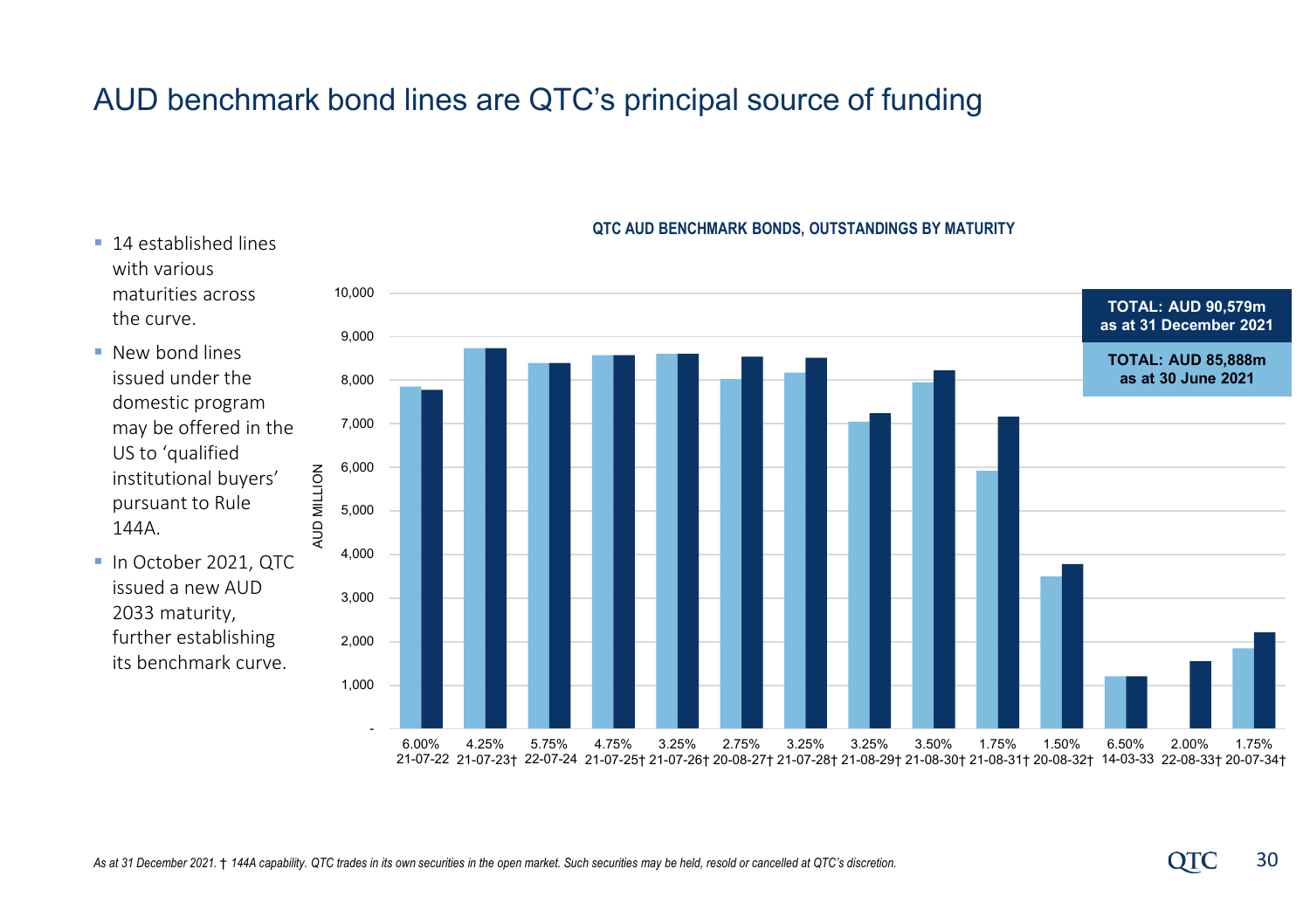### Non-benchmark bonds complement AUD benchmark bonds

OTC monitors the

requirements and

QTC issued a new

 QTC has a total of AUD6.98 billion

bond lines.



#### **QTC NON-BENCHMARK BONDS, OUTSTANDINGS BY MATURITY**

**.** FLOATING RATE NOTE . GREEN BOND **CAPITAL INDEXED . NON-BENCHMARK BOND**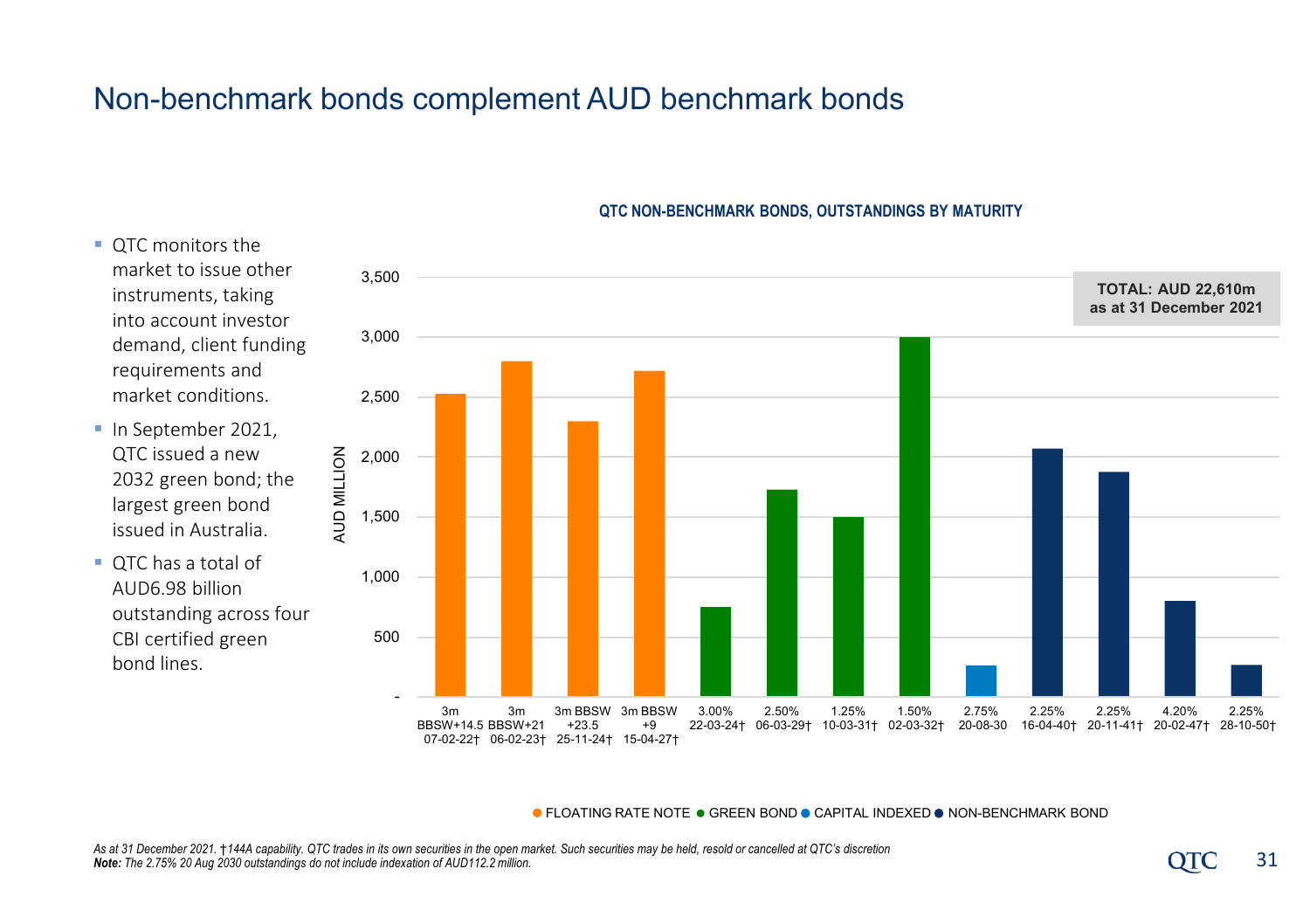## QTC Green Bonds

**Supporting Queensland's pathway to climate resilience and an environmentally sustainable economy**



Eligible project and asset pool of approximately AUD16.8 billion, of which approximately AUD6.97 billion of green bond proceeds have been allocated.

|  | ī |
|--|---|
|  |   |
|  |   |

Green bonds are issued in accordance with QTC's Green Bond Framework, and either, the Climate Bonds Standard or the ICMA Green Bond Principles.



Committed to a high standard of transparency – annual reporting and independent third-party assurance.



Climate Bonds Programmatic Certification from CBI provides a more streamlined certification process for greater flexibility in issuance.

**FinanceAsia** 

FinanceAsia Deal Achievement Award for Best Local Bond Deal and Best Sustainable Finance Deal for a Financial Institution 2021



Climate Bonds Initiative Annual Green Bond Pioneer Awards: Largest Subnational Deal of 2019

FinanceAsia Deal Achievement Award for Best **FinanceAsia** Green Bond Deal of 2017



**QTC's Green Bond Annual Report is available at**: <https://www.qtc.qld.gov.au/institutional-investors/green-bonds>

#### **ELIGIBLE PROJECT AND ASSET POOL** APPROXIMATELY AUD16.8 BILLION



- GOLD COAST LIGHT RAIL STAGE 1 (492.2M) SUNSHINE COAST SOLAR FARM (32.8M)
- GOLD COAST LIGHT RAIL STAGE 2 (211.0M)
- NEW GENERATION ROLLING STOCK (949.5M) GOLD COAST DESALINATION PLANT (780.2M)
- **TILT TRAINS ROLLING STOCK (29.6M)**
- CITYTRAIN ROLLING STOCK (496.8M)
- CITYTRAIN NETWORK (3,194.8M)
- REDCLIFFE PENINSULA LINE (290.8M)
- CYCLEWAYS (158.9M)
- 
- WARWICK SOLAR FARM (122.0M)
- 
- WATER TREATMENT PLANTS (1,719.3M)
- PIPELINES AND OTHER (2,983.8M)
- DAMS AND WEIRS (3,479.9M)
- ^WESTERN CORRIDOR RECYCLED WATER SCHEME (1,907.4M)

*As at 31 December 2021. QTC green bonds on issue are certified by the Climate Bonds Standard Board on behalf of the Climate Bonds Initiative. ^Any future allocation of Green Bond proceeds to the Scheme may be deferred until it is substantially recommissioned to a 'ready to use' state.*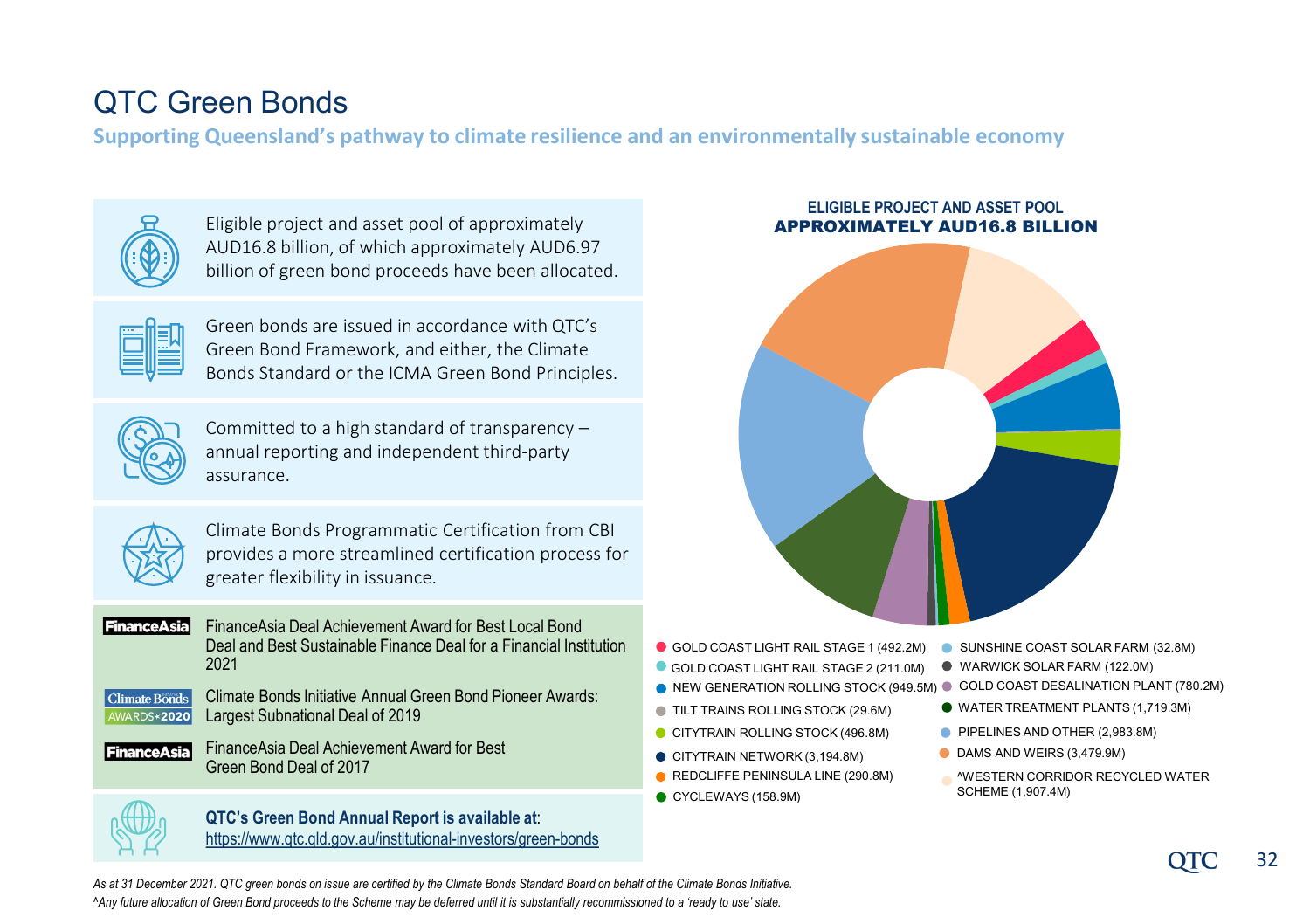### QTC's annual term debt issuance

- Since 2020, the State Government has committed more than AUD11 billion in COVID-19 support initiatives.
- AUD56 billion, four-year capital works program.
- $\blacksquare$  In addition to the total term debt requirement, QTC expects to maintain a minimum of approximately AUD5 billion of short-term debt.

#### **QTC'S ANNUAL TERM DEBT ISSUANCE (ACTUAL AND FORECAST)\***



 $\bullet$  **ACTUAL TERM DEBT RAISED O** NET NEW MONEY – STATE GOVERNMENT **NET NEW MONEY – OTHER CLIENTS ONET TERM DEBT REFINANCING** 

As at 16 December 2021. \*Does not include short-term debt of approximately AUD5 billion each year. Actual debt raised is calculated from Annual Borrowing Program release to the release of the **computal Borrowing Program pr** *next Annual Borrowing Program, except for 2019–20 due to out of cycle Annual Borrowing Program release.*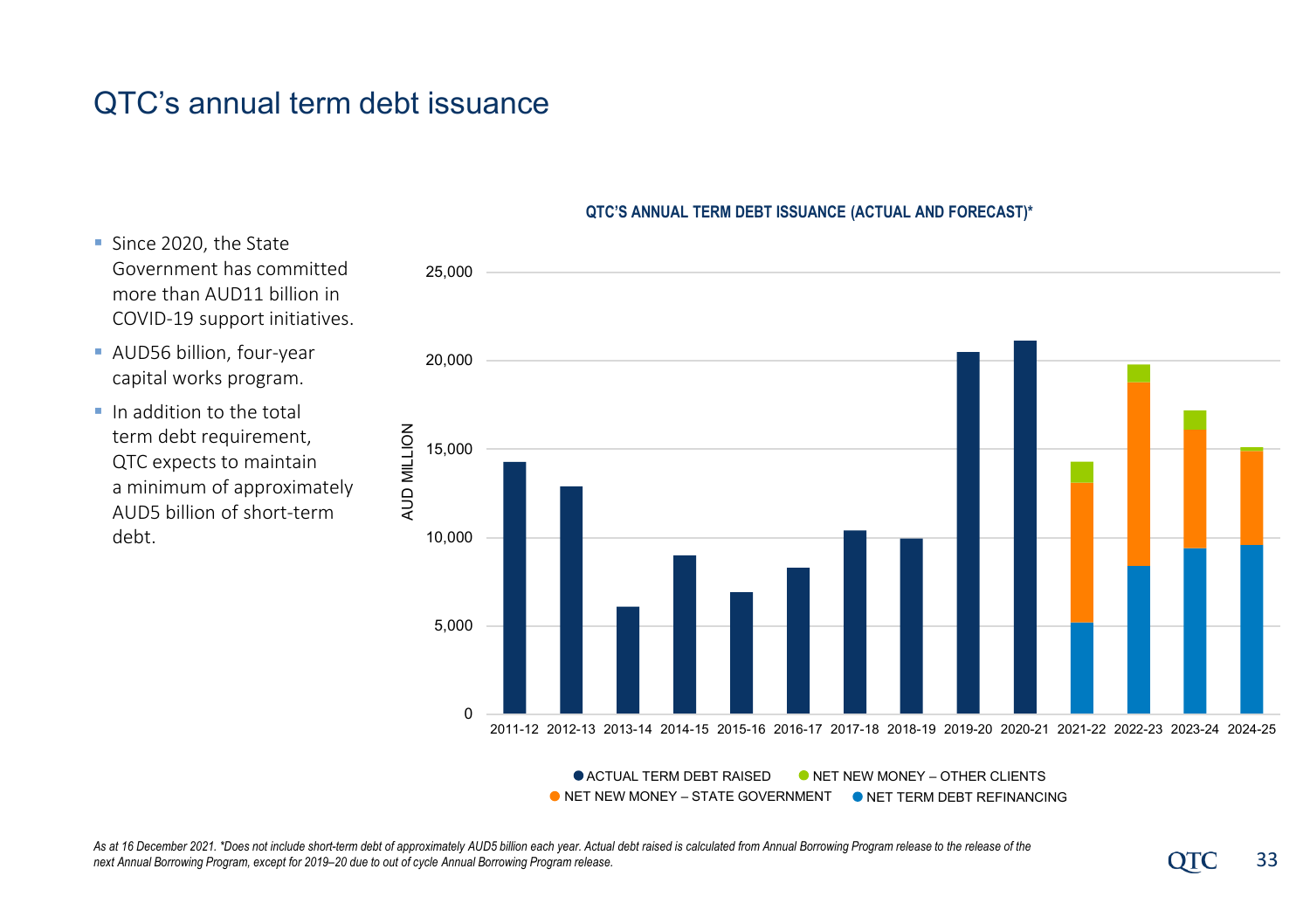### QTC's 2021–22 indicative term debt borrowing program

Following the Queensland 2021-22 Budget Update, released on 16 December 2021, QTC has decreased its indicative term debt borrowing program by AUD3.1 billion to AUD 14.3 billion. This was due to lower client borrowings and general government revenue uplifts.

In addition to the total term debt requirement, QTC expects to maintain a minimum of approximately AUD5 billion of short-term debt.

| <b>Requirements</b>                              | 2021-22 Budget<br><b>Update</b><br>AUD M <sup>1</sup> | 2021-22 Budget<br>AUD M <sup>1</sup> |
|--------------------------------------------------|-------------------------------------------------------|--------------------------------------|
| State <sup>2</sup>                               | 7,900                                                 | 11,000                               |
| Local Government and other entities <sup>3</sup> | 1,200                                                 | 1,200                                |
| <b>Total new money</b>                           | 9,100                                                 | 12,200                               |
| Net term debt refinancing <sup>4</sup>           | 5,200                                                 | 5,200                                |
| Total term debt requirement                      | 14,300                                                | 17,400                               |

*As at 16 December 2021. 1 Numbers are rounded to the nearest AUD100 million. 2 Includes general government and government-owned corporations. 3 Other entities include: universities, grammar*  schools, retail water entities and water boards. <sup>4</sup> Includes term debt maturities, net issuance undertaken in advance of borrowing requirements and scheduled client principal repayments. *Note: Funding activity may vary depending upon actual client requirements, the State's fiscal position and financial market conditions.*